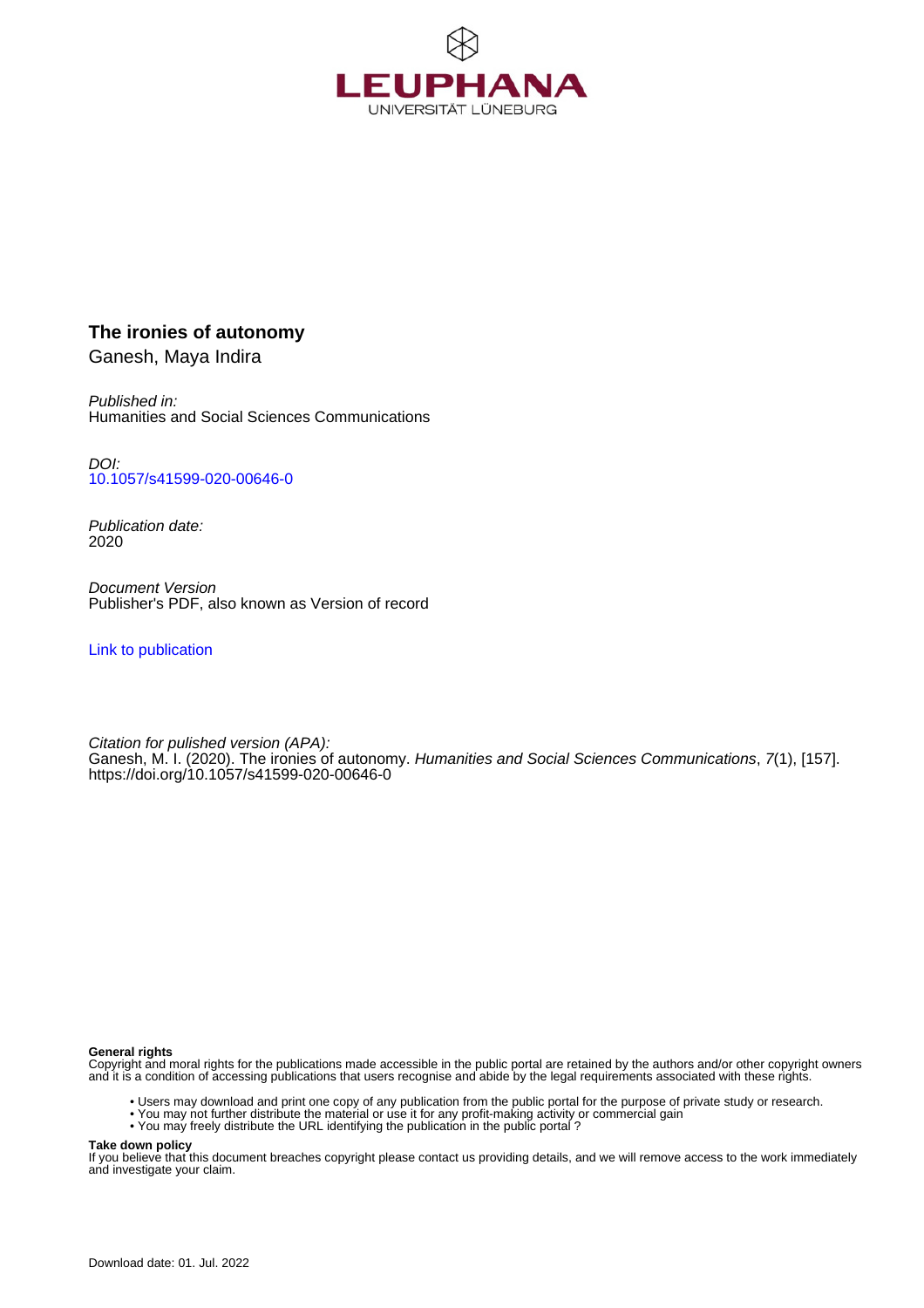## Humanities & Social Sciences Communications

## ARTICLE

https://doi.org/10.1057/s41599-020-00646-0 **OPEN**

# The ironies of autonomy

Maya Indira Ganes[h](http://orcid.org/0000-0002-0966-5880) <sup>1⊠</sup>

Current research on autonomous vehicles tends to focus on making them safer through policies to manage innovation, and integration into existing urban and mobility systems. This article takes social, cultural and philosophical approaches instead, critically appraising how human subjectivity, and human-machine relations, are shifting and changing through the application of big data and algorithmic techniques to the automation of driving. 20th century approaches to safety engineering and automation—be it in an airplane or automobile-have sought to either erase the human because she is error-prone and inefficient; have design compensate for the limits of the human; or at least mould human into machine through an assessment of the complementary competencies of each. The 'irony of automation' is an observation of the tensions emerging therein; for example, that the computationally superior and efficient machine actually needs human operators to ensure that it is working effectively; and that the human is inevitably held accountable for errors, even if the machine is more efficient or accurate. With the emergence of the autonomous vehicle (AV) as simultaneously AI/ 'robot', and automobile, and distributed, big data infrastructural platform, these beliefs about human and machine are dissolving into what I refer to as the ironies of autonomy. For example, recent AV crashes suggest that human operators cannot intervene in the statistical operations underlying automated decision-making in machine learning, but are expected to. And that while AVs promise 'freedom', human time, work, and bodies are threaded into, and surveilled by, data infrastructures, and re-shaped by its information flows. The shift that occurs is that human subjectivity has socio-economic and legal implications and is not about fixed attributes of human and machine fitting into each other. Drawing on Postphenomenological concepts of embodiment and instrumentation, and excerpts from fieldwork, this article argues that the emergence of AVs in society prompts a rethinking of the multiple relationalities that constitute humanity through machines.

Check for updates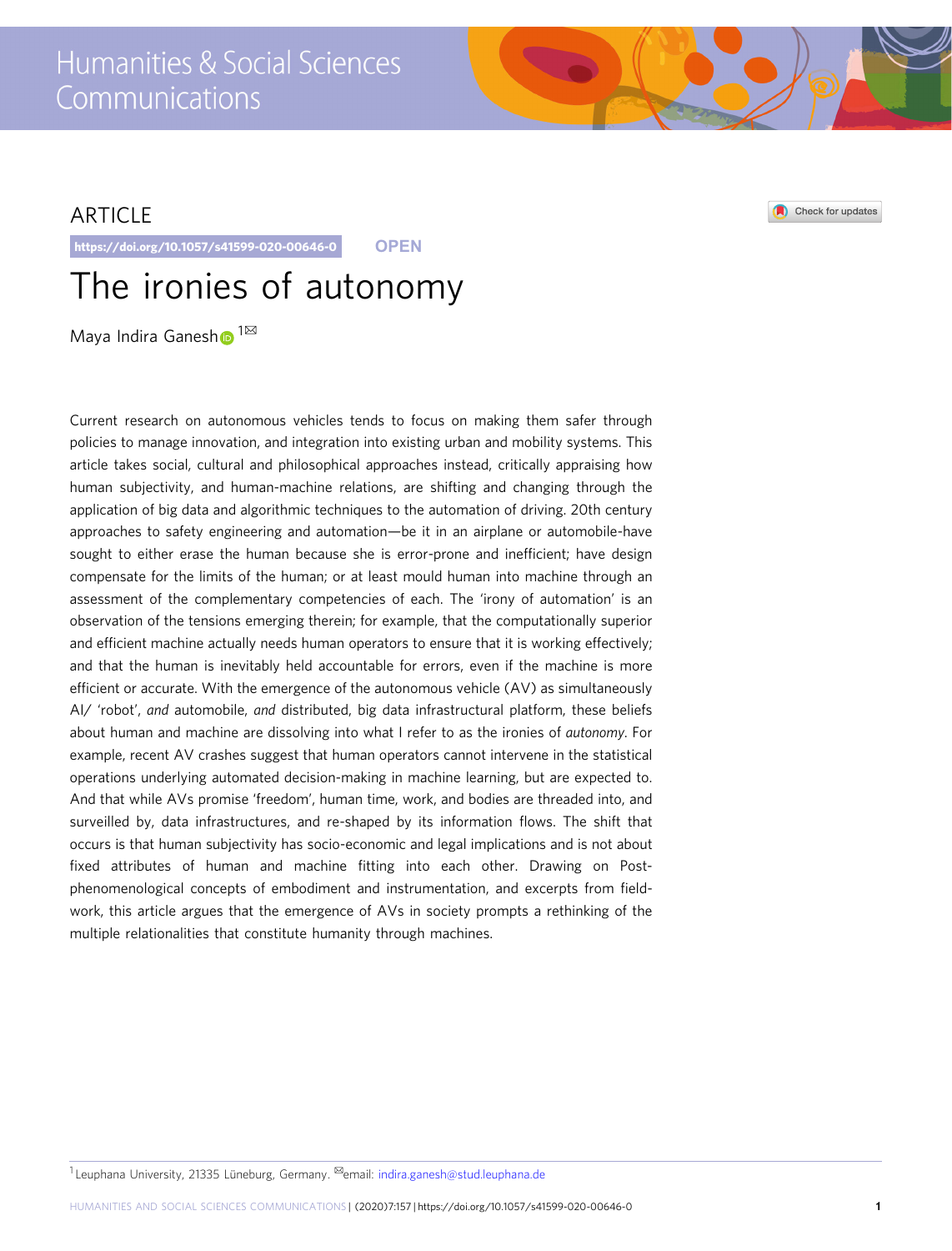#### The crashes

road safety and driving accuracy are the top research topics<br>in both academic and grey literature about autonomous<br>wehicles (AVs) (Cavoli et al., [2017\)](#page-9-0). The case for autono-<br>driving is mode by showing that humans are error in both academic and grey literature about autonomous mous driving is made by showing that humans are error-prone and that software is safer. The US National Highway and Traffic Safety Association proclaims on its website that 'technology can save lives. 94% of crashes due to human error.' AVs are promised to be safer: they follow rules, do not speed nor get drunk and drive, do not check their phones, get sleepy, or distracted. However, four recent crashes involving AVs resulted in human fatalities:

- In Hebei province, China, a driver was killed when his Tesla Model S crashed into a road-sweeping vehicle. The father of the driver claimed that the car was in Auto-pilot mode, however Tesla said that the damage to their vehicle was so severe that it was not possible to retrieve information about how the crash actually occurred (Boudette, [2016](#page-9-0))
- In Florida, a test driver was killed when he did not take over control from the Tesla that was in Auto-pilot mode and that drove into the light, white side of an 18 wheel truck, mistaking it for the early morning sky. The driver did not respond to alerts to take over, and eventually had only three seconds to respond before impact (National Transport Safety Board, [2017;](#page-9-0) Tesla, [2016](#page-10-0)).
- In Arizona, an Uber test-driver in a Volvo semi-autonomous vehicle did not take control of the car that was in auto-pilot and hit a pedestrian wheeling her bicycle across the road; the pedestrian was not properly identified by the vehicle's computer vision software; the driver was found to be distracted (National Transport Safety Board, [2018\)](#page-9-0).
- In California, a driver was killed when driving a Tesla in Auto-pilot mode that drove into a road works barrier (Shepardson, [2018](#page-10-0)).

There is a thread in the causes for each of these crashes: faulty handover between the human and the vehicle that was in Auto- $pilot<sup>1</sup>$  $pilot<sup>1</sup>$  $pilot<sup>1</sup>$  mode because of the human driver's distraction, or slow response time in taking over (National Transport Safety Board, [2017,](#page-9-0) [2018,](#page-9-0) [2019](#page-9-0)). With an increase in automation of a task, the human physical and cognitive skills required to complete, monitor and oversee, and eventually step back in to that task become poor, and especially at short notice (Cummings et al., [2013;](#page-9-0) Cummings and Ryan, [2014\)](#page-9-0). However, it was not just the handover between human and machine that was a problem, but a failure of machine learning in the computer vision systems within the Florida and Arizona test  $AVs<sup>2</sup>$  A gap opened up between the world as it was, and the world as modelled by the computer vision system. John Cheney-Lippold writes with reference to the Florida accident:

an ontological gap form[ed] between a white truck crossing into one's lane and an algorithmic interpretation of a white truck crossing into one's lane. One is a collection of elements moving through time and space; the other is a probabilistic evaluation of those elements, represented, as best as the algorithm can, as a deviating new world, intelligible as data, where a white truck ceases to be a white truck and becomes a statistical relationship. It is instead a formal acceptance that the statistics underlying Tesla's Autopilot suite are operational precisely because they are not evaluating some mythical, unmediated "real" but rather are processing the world in line with the necessarily objectifying force of statistics. [\(2019](#page-9-0), p. 527)

This article addresses two aspects of the role of the human in the emerging autonomous vehicle. The first is the dominant perception that autonomous driving entails the replacement of the human driver with computation and automation, and thus is sometimes colloquially referred to as 'robot driving'. However, automation does not replace the human but displaces her to take on different tasks (Sheridan and Parasuraman, [2005\)](#page-10-0). I will show how humans are distributed across the internet as paid and unpaid micro-workers routinely supporting computer vision systems; and as drivers who must oversee the AV in auto-pilot.<sup>[3](#page-8-0)</sup> Aside from online tasks, humans are encouraged to 'empathise' with the emergent machine that struggles to learn how to navigate the world. These are cases of heteromation, also seen across contemporary online platforms and services: a "new economic arrangement in which humans are put on the margins of machines and algorithms, providing labour in unrewarded or minimally rewarded ways" (Ekbia and Nardi, [2018,](#page-9-0) p. 365). Distinct from automation where "the machine takes centre stage"; or augmentation where "the machine comes to the rescue", heteromation is defined as "the machine calls for help" (Ekbia and Nardi, [2014,](#page-9-0) n.p.), and in which the human becomes legible as a "computational component" (ibid).

Second, and related, is that the discursive construction of the AV rests on the transition from human to robot driving; precisely because the AV is not just a car or a robot but is also a distributed data infrastructure running AI technologies, there are subject positions the human may find herself in that she cannot necessarily predict or control given what big data infrastructures are. It is one thing to expect the human to be alert enough to take over; but, we are in different territory with the AV perceiving the world through machine learning and making decisions on this basis. Research finds that object detection by computer vision systems used in AVs perform poorly "when detecting pedestrians with Fitzpatrick skin types between 4 and 6. This behaviour suggests that future errors made by autonomous vehicles may not be evenly distributed across different demographic groups." (Wilson et al., [2019,](#page-10-0) p. 1) In other words, people with darker skin tones are less likely to be clearly identified by computer vision used in AVs. The problem of darker and female phenotypes being misidentified or not seen by computer vision has a precedent, it is not new (Buolamwini and Gebru, [2018](#page-9-0)). Thus the recognition of the world through the (not so) 'objectifying force of statistics' that mistakes a truck for the light, almost-white sky, or that may not recognise a darker-skinned person as a human, indicates a scale of computational, automated decision-making that is near impossible to intervene in from the outside. The conditions of optimisation and standardisation of the data in the statistical relationships that underlie computer vision have the power to produce multiple, conflicting subjectivities within the AV: that of an accident victim on a dark night or poorly lit street; in the operator's hot seat and expected to take over at a moment's notice, but without any control over the contingencies set in motion by the computational infrastructures she is embedded in; and as a 'heteromated' worker-cog propping up these material infrastructures, including annotating and labelling visual images for computer vision systems. And yet despite the limited human control in such systems, accountability and liability still fall on the human operator, coupled with surveillance and monitoring systems to discipline the human to remain alert and vigilant in their role as driver-overseer, as I will discuss.

I draw on Postphenomenological approaches to discuss these two aspects of human subjectivities within the AV as 'multiple' (Mol, [2002\)](#page-9-0), that is as AI/robot, as a 'more' automated automobile, and as a big data-infrastructural platform. That heteromated humans are embodied within the informational flows and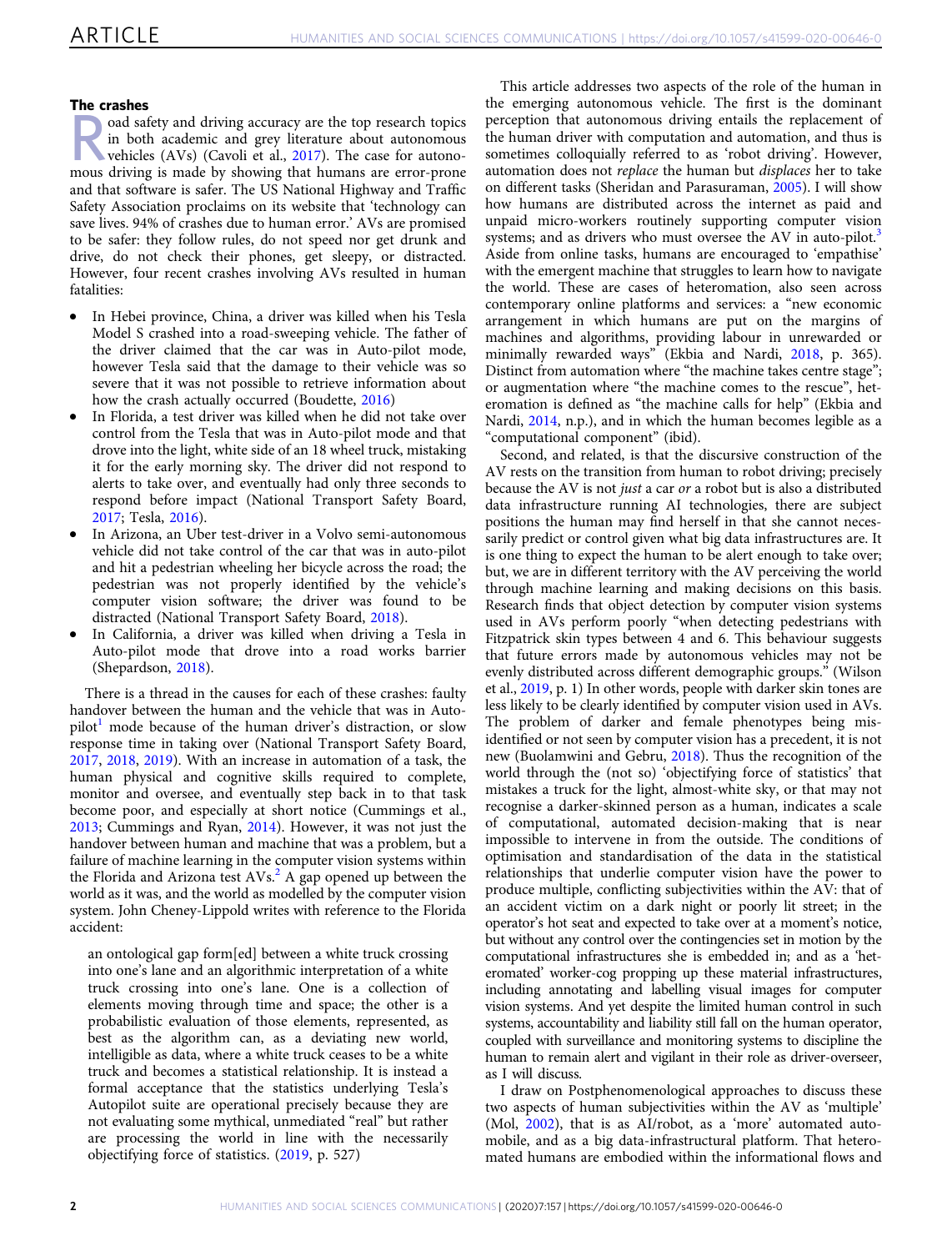decisional capacities of AI-based autonomous systems; and controlled through measurement and surveillance instruments within these systems (Ihde, [1995\)](#page-9-0).

The 'irony of autonomy' is a riff on Lisanne Bainbridge's "irony of automation": "the automatic control system has been put in because it can do the job better than the operator, but yet the operator is being asked to monitor that it is working effectively." ([1983,](#page-9-0) p. 776). 'Irony' also refers to other contradictions and gaps that emerge from the AV as simultaneously AI/robot, big data infrastructure, and automated automobile. Human-machine relations forged through automation and aviation engineering of the 20th century, are having to be reconsidered as humans become distributed and displaced through the system. Significant legal and accountability loopholes have emerged from these earlier conceptions and require new approaches to protecting human values, as current automation law does not, even though it proposes to (Jones, [2015\)](#page-9-0). What kinds of rights and protections are there for people working within the platforms of autonomous driving? What is the accountability of AV manufacturers in deploying computer vision software that effectively increases the risks of people with darker skin? Such questions about AVs as future technologies that are already rife with errors, lapses, and contradictions, and that are shaping social relations nonetheless, tend not to be the focus of research. Between policy and transport research that focuses narrowly on concerns of regulation, safety, and efficiency, and deterministic popular discourses (Bissell et al., [2020\)](#page-9-0), social research about autonomous driving focuses on: 'human factors' in the interaction of humans as drivers of conventional vehicles, pedestrians, cyclists, or distracted operators (Schoettle and Sivak, [2015](#page-10-0)); challenges for policy and innovation (Stilgoe, [2019\)](#page-10-0); the emergence of sociotechnical imaginaries and the process of technological change (Mladenović et al., [2020;](#page-9-0) Tennant et al., [2020\)](#page-10-0). This article challenges these trends.

To conclude this section, I synthesise the structure of this article with my main arguments. This article presents interlinked themes that speak to cultural and philosophical approaches to AI through the case of the autonomous vehicle; as such, it is affiliated to Media Studies and Cultural Studies of technology, mobility, and big data. It emerges from a broader study of the materialdiscursive practices through which automated, machine learningbased decision-making brings instability, doubt, and uncertainty into supposedly stable ontological categories like 'worker', 'driver', 'human', and machine' (Amoore, [2018\)](#page-8-0). Conducted between 2016 and 2019, this study includes primary, empirical data sources in addition to desk research: 20 in-depth, unstructured interviews with academic, policy, and industry experts from Germany, India, and the United States working in the Law, Computer Science, Design, Mapping, Robotics, and Automotive Engineering; two interviews with Tesla owners in North America, and a test drive with one of them; two workshops on ethics and future technologies with engineers and technologists in Germany and the United States; and a two-year long professional association with a futurologist at a leading German auto manufacturer tasked with imagining the future, autonomous vehicle. $4$  Excerpts from these research interactions are threaded through this article in support of my arguments. The sites of enquiry in this paper relate to the production of human subjectivities through the unstable ontology of the AV as simultaneously a 20<sup>th</sup> century automobile emerging from a history of automation and humanmachine relations; and as a big data infrastructural platform; and through the framing of an AI/'robot' car. I address each of these in this article.

The AV, which does not exist yet, is presented to us in terms of the robot trope, a computational brain housed within and directing the car-body to navigate independently, making decisions for its 'self'. I discuss these configurations as a Foucault-ian

apparatus of material knowledge practices, including measurements, scales, standards that influence autonomy in terms of this trope. However this 'brain' is in fact a vast data-infrastructural network spread over multiple commercial, regulatory, legal, and cloud geographies; the material infrastructures within the emer-gent AV render it a data platform in itself (Alvarez León, [2019](#page-8-0)). Thus I move away from this trope that locates autonomy and agency as "attributes inherent in entities", and instead towards autonomy as an "effect[s] of discourses and material practices" and as always "enacted within, rather than separable from, particular human-machine configurations" (Suchman and Weber, [2016,](#page-10-0) p. 2). These human-machine configurations are applied to accident accountability and safety, and have originated in aviation engineering and safety design, like the 'human in the loop'. Yet, the human-in-the-loop sits in contradiction to the 'cascading logics' of automation that now permeate autonomous driving as a big data infrastructure; it becomes almost impossible for an increasingly automated system to be regulated by something that is not similarly automated (Andrejevic, [2019\)](#page-8-0). And while 'the loop' suggests continuity between human and machine, there is still a separation, for the human is always understood to be in control and accountable for errors (Elish and Hwang, [2015](#page-9-0); Elish, [2019\)](#page-9-0). Within the AV as a big data-infrastructural, machine learning-based platform. I detail examples of how humans are increasingly embodied in the decisional flows of AV, and are controlled by it. I conclude by proposing that future AV technologies must account for the relationalities emerging herein, with attention to design, and implementation contexts, and with concern for humans who find themselves in this apparatus sans equity, support, or care.

#### The measures of robot driving

To ask the seemingly straightforward question, "what is an autonomous vehicle?", is to undertake a mapping of material practices of knowledge-making, metaphors, institutions, and infrastructures that constitute it. By identifying the discursive interplay of language and measurement in constructing autonomy, I want to bring political valence to this term; if not, it remains both opaque and fantastical.

The language of autonomous driving echoes the robot trope, a computational brain inside a vehicular body or automated machinery sans humans: driverless car; robot taxi; unmanned vehicle system (includes drones and robots). 'Self'-driving suggests the vehicle might have a sense of self; or that humans see it as having a self because it can navigate itself. The AV is imagined as an artefact that is separated from the human, but is still humanoid in its processing capabilities, referred to as 'intelligence', in the same way that AI/ artificial intelligence is, an 'awesome thinking machine' that will make decisions for itself, automatically or, 'autonomously' (Natale and Ballatore, [2017](#page-9-0)). AVs in advertising, cinema, literature, TV programs and industry literature are resolutely anthropomorphic (Kröger, [2015\)](#page-9-0). Drive. Ai, a Silicon Valley software company says that they are "building the brain of driverless cars"; and the BMW Sales and Marketing Lead echoes this: "now we're in the 'hands off' and 'eyes off' phase, but only for brief periods. The next phase will be 'brain off'" [\(2015](#page-9-0)). Both are directly modelling autonomy on a separation thought to exist between human body and cognition; a fetishised individuality, an atomised independence, and separation (Fisch, [2016\)](#page-9-0). Artificial intelligence is constructed through a fertile and messy exchange of metaphors about human and machine, and measures like 'intelligence'. Metaphors are powerfully entangled with epistemology even when they are not accurate, and are constitutive of theory particularly in young fields of research. Theoretical Psychology, for example, is replete with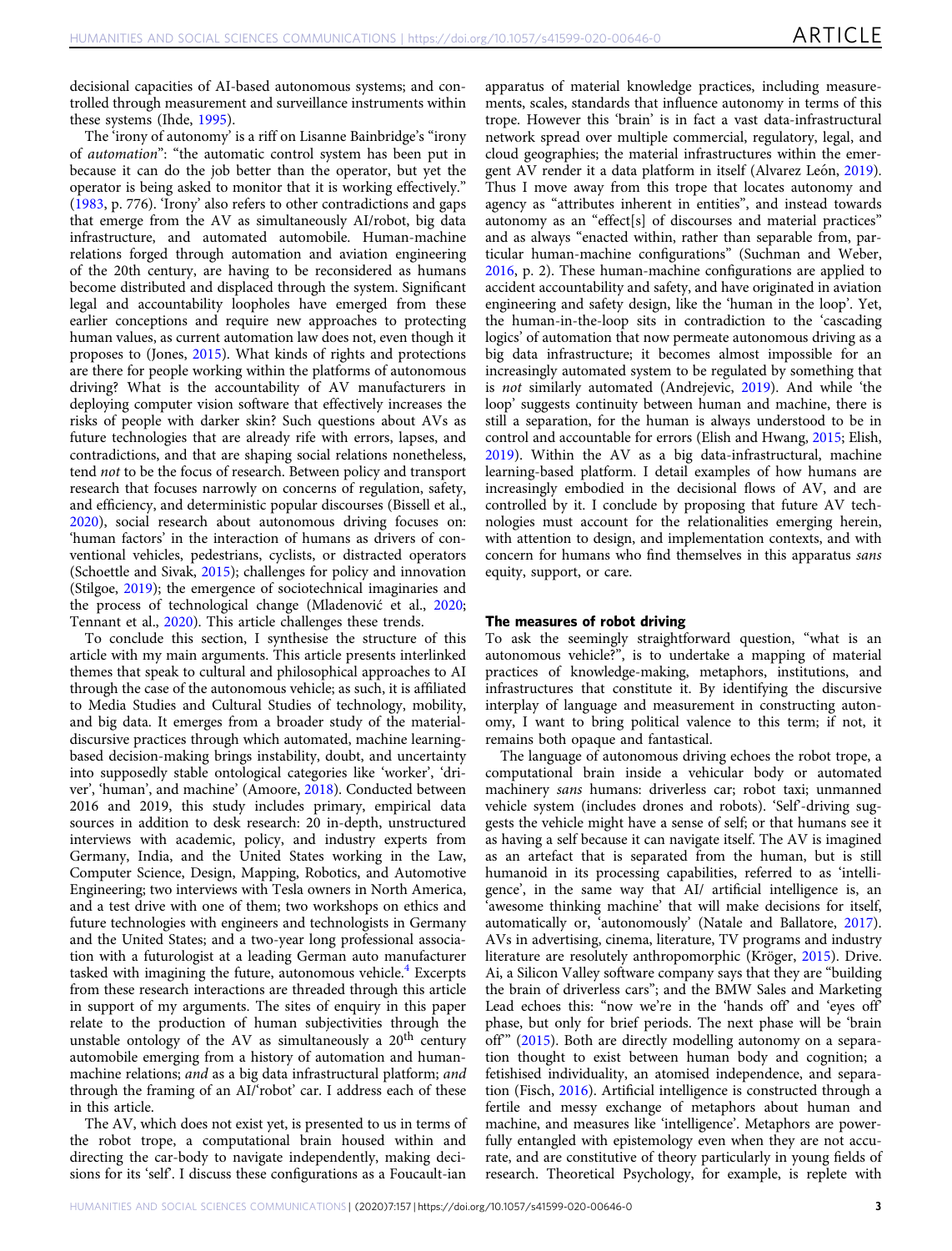analogies between humans and computers; "computer metaphors have an indispensable role in the formulation and articulation of theoretical positions." (Boyd, [1993,](#page-9-0) p. 487).

I argue that this is more than semantics, it is part of the discursive shaping of the AV within a Foucault-ian 'apparatus', a system of relations and knowledge-making through a "heterogenous ensemble consisting of discourses, institutions, architectural forms, regulatory decisions, laws, administrative measures, scientific statements, philosophical and moral propositions" (Foucault, [1980](#page-9-0), pp. 194–195). I argue this apparatus wields power to shape autonomy as a cognitive, data-based state through supposedly-objective metrics, classifications, heuristics, algorithms, models, and quantifications of human affect and bodies. Such specially constructed measures work as "strategies of relations of forces supporting, and supported by, types of knowledge" that are considered scientific and valid ways of speaking about a topic (196-198). A vehicle is autonomous if it navigates the road like a human driver does, that is, on its own and without a human needing to pay attention to it. There is a standard that captures this relationship in a heuristic that has taken on the status of fact. The J3016 standard for automated driving issued by the Society for Automotive Engineering shows Level 5 as "Full automation: the full-time performance by an automated driving system of all aspects of the dynamic driving task under all roadway and environmental conditions that can be managed by a human driver." (SAE, [2014](#page-10-0)). This is accompanied by a graphic that has been widely reproduced in popular media, tech writing, legislative and policy documents. In this graphic, autonomous driving is presented as a linear scale from 'no automation' to 'full automation'; at the end of the scale depicting 'no automation' (level 0), a humanoid figure, shaded in solid grey colour is at a steering wheel shaded in a solid blue; as the levels of automation increase upwards to 1, 2, 3, the human and the wheel, both lose their solid shading, become clearer, and are bounded by a dotted line, suggesting a change in their status, like instability or disappearance. Recent updates to the standards do not include the image of the humanoid figure (SAE, [2018\)](#page-10-0). Instead, the text describes increasing automation in behavioural and technical terms only. SAE levels can be misleading and dangerous but also ignore the many layers of automation that already exist in driving at present such as parallel parking, rear mirrors, lane-assist and other features (Stayton and Stilgoe, [2020;](#page-10-0) Roy, [2018](#page-10-0)). Liza Dixon proposes the term 'autonowashing' "to describe the gap between the way automation capabilities are described to users and the system's actual technical capabilities" [\(2019](#page-9-0)). Similarly, the prefixes 'fully' and 'semi' suggest linear stages leading up to 'full' autonomy as a final destination. The language of handovers and loops that I discuss ahead also fixes autonomy in terms of a dyadic relationship between human and machine.

Metaphors of a computational brain are materialised by a raft of profitable software companies that are building autonomous driving based on AI technologies (Stewart, [2017\)](#page-10-0). The AV exists in and as a 'formidable' 'intelligent vehicular grid', a big datainfrastructural platform. It is comprised of sensors capturing and processing data about the environment, cameras, radar, Lidar, myriad data processing functions including machine learning, object recognition, tracking, and coordination, mapping and localisation systems, machine-readable road signs, networking and communication architectures including vehicular cloud computing, computer vision, machine-learning based risk and uncertainty assessments, and driving style analysis among others (Gerla et al., [2014](#page-9-0); Yurtsever et al., [2020\)](#page-10-0). However, sensors and software only create a notional map of the world around the driverless car; actual driving is about negotiating the real world of pedestrians, cyclists, red lights, uneven curbs, or freak snowstorms that obscure lane markings and signs. In a research

interview,<sup>[5](#page-8-0)</sup> a Human Factors researcher at a US university describes the dissimilarities between human driving and softwareled driving. He says that AVs can be slow, ("like a little grandma driving!"), stopping if it doesn't know what to do when faced with new situations that are not covered by the rules in its learning system. Humans, on the other hand, he says, extrapolate from past experience to figure out how to address new challenges. "Autonomous vehicles tend to stop entirely in new or unfamiliar situations, which is not always very helpful" he goes on. A human driver is able to patch together sensing, perception, memory and the body to generate the appropriate response. The same researcher also tells of a research experiment he conducted. In this, he found that human drivers caught in snowstorms that completely obscured lane markings were still able to approximately maintain the required distance in their own lanes; however, AVs were at a loss because they relied on the visual information conveyed by the lane markings, and did not have any data in their databases that might allow them to compute their way out of this problem. It is precisely this inability of the AV to adapt and respond on the fly that the human has to step in to help with. This handover has become a measure called 'disengagements', applied in California, which is the number of miles driven in 'autonomous' mode (with a human required by law to be present) before the human driver has to take over (Hawkins, [2020\)](#page-9-0). Every year, car companies authorised to test their driverless car technology in California must submit disengagement reports: "Manufacturers must track how often their vehicles disengage from autonomous mode, whether that disengagement is the result of technology failure or situations requiring the test driver to take manual control of the vehicle to operate safely." (California Department of Motor Vehicles). However, disengagement reports are contested because they can be misleading; an AV can record a relatively low disengagement number by testing on open, empty highways rather than in more challenging driving environments like a crowded city.

In identifying measures that constitute 'robot' driving, I want to emphasise the relationship of human and machine that positions autonomy as the next evolutionary stage for both car and human. The human has long been considered inimical to safe and efficient driving; it is the union of machine and its infrastructure that captured the imagination of engineers like Norman bel Geddes in the 1960s: "Everything will be designed by engineering, not by legislation, not in piecemeal fashion, but as a complete job. The two, the car and the road, are both essential to the realisation of automatic safety." (in Seiler, [2008\)](#page-10-0). There is an irony unfolding here; the human is the template for driving but also what must be erased, improved on, or displaced for the machine to be transformed. In the next section I continue to examine the humanmachine relationship as shaped by 20th century histories of safety engineering in automated systems and its implications for accident accountability.

#### Automation legacies

The transition from automation to autonomy will occur through machine learning-based decision-making that is subject to the 'cascading logics of automation', meaning that one instance of automation necessitates another; a large scale automated data collection can only be analysed through a similarly large-scale automated process, and not manually (Andrejevic, [2019,](#page-8-0) p. 8). Automation begets more automation; anything other than this is friction that will slow down the process. It is typically this kind of situation that makes it appear that the human is erased. But in fact what is erased is not so much the human, but how humans make judgements and decisions; and driving is a case where humans are generally shown to make poor decisions. Driverless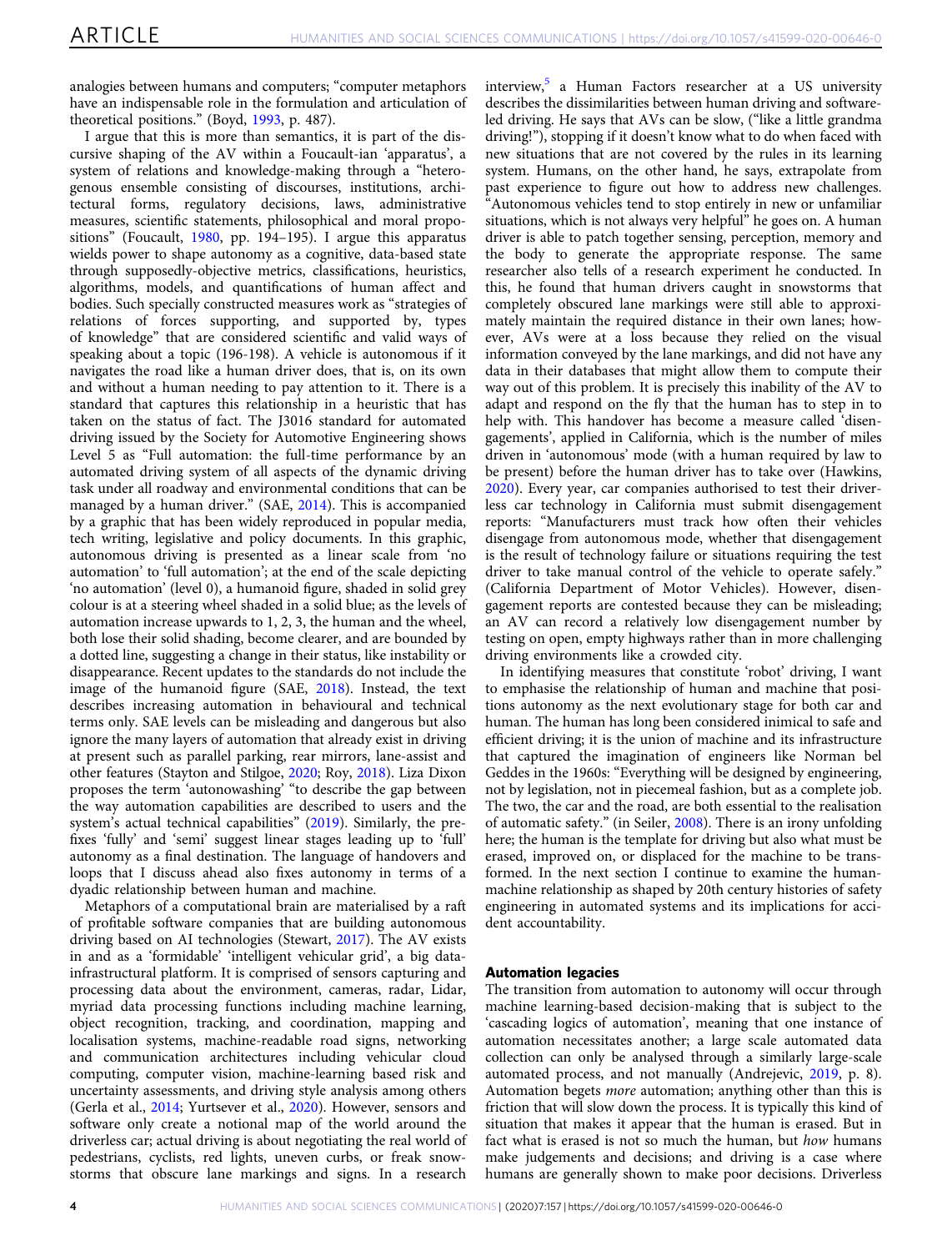cars are promised to be safer because they can, in theory, receive and process large amounts of data about a complex and changing environment and compute how to act accordingly. Machine decision-making is not just fast, but is also efficient and correct precisely because of the 'god trick' (Haraway, [1988](#page-9-0), p. 581) of seeing everything from nowhere, or 'objectively' as big data technologies are thought to. Cascading logics makes it possible to argue that automated and scaled decision-making must be deployed in regulation of such systems a point often made in the argument for lethal 'autonomous' weapon systems that will act on the basis of data, objectively, and automatically in the face of complexity (Asaro, [2019](#page-9-0); Suchman and Weber, [2016](#page-10-0)). Yet, this 'automated management' (Dodge and Kitchin, [2006](#page-9-0)) breaks and fails; and in the AV context, the history of human-machine decision-making still prevails.

The development of computation and automation through 20th century aviation safety design have been influential in shaping human-machine relations in terms of what exactly machines do better than humans, and vice versa, and what is best pursued collaboratively. These longstanding concerns are now transported to AVs; for example, the SAE's levels of autonomy mentioned earlier emerged from studies of human factors in automation design across industrial contexts (Sheridan, [1992;](#page-10-0) Jones, [2015,](#page-9-0) pp. 107–112). The now-discontinued Fitts List aka 'MABA-MABA' (Machines Are Better At-Men Are Better At) is an example of a 1950s heuristic of what humans and machines were thought to perform better than the other; this emerged from the systematisation of national Air Traffic Control in the United States (Cummings, [2014\)](#page-9-0). The Rasmussen skills-rules-knowledge (SRK) model applied in aviator training is a more fine-grained approach to human-machine collaboration that makes a distinction between tasks as skills-based, rules-based, or knowledgebased, each of these being differentiated by how they unfold under conditions of uncertainty in the environment (Cummings, [2017,](#page-9-0) p. 3). So skills-based tasks such as landing a plane or parallel-parking a car, are well-suited to automation because they entail a routine, specific set of steps. But landing a plane under adverse conditions requires expertise plus intuition and judgement sharpened through a variety of experiences; and thus is notoriously hard to formalise as requirements of an automated system (4–6). The more formalised, specific, and certain an environment and task are, the easier they are to automate. Cummings shows that uncertain environmental conditions may not be addressed by the automation of perception within "brittle" computer vision systems and supervised machine learning,<sup>[6](#page-8-0)</sup> like a pedestrian who wheels her bicycle across a road at a point where she should not. Similarly, Bainbridge presents a detailed discussion of the various conditions under which different kinds of ironies emerge from the automation of tasks [\(1983](#page-9-0). pp. 775–777); one that specifically applies to the AV's auto-pilot is the gradual degradation of human skills through the introduction of automation. As investigations of AV accidents show, the human, notorious for not paying attention, is freed from paying attention by automation that never loses attention; yet she pays a tragic price for inattention when something in the automated system, i.e., computer vision, fails to respond to a sudden change in the environment, and requires her attention to manage.

Autonomous driving still requires human intervention as characterised by the language of handovers between the two (Cummings, [2014](#page-9-0), p. 7). A dyadic workflow of human operator and machine is not just about efficiency and productivity but about safety and accountability, which aviation engineering has always kept central. Another aviation engineering-import, the 'human in the loop' (Jones, [2015,](#page-9-0) p. 134; Marra and McNeil, [2012\)](#page-9-0) has shaped legal accountability in robots and autonomous technologies; both an evocative metaphor and a practical

guideline, 'the human in the loop' is a safety mechanism. Jones however identifies problems with this conception saying that the human has always been part of the loop and cannot be erased or shifted out. She identifies the irony that US automation law builds on this notion of humans and machines as separate and joined by a loop, thus not acknowledging the inherently socio-technical nature of automation; and thus even as it proposes to protect human values, it actually results in less protection because it understands the two as separate (Jones, [2015](#page-9-0), p. 81). Jones proposes that the law—and I would say, accountability regimes more broadly—must break the loop and tie a "policy knot" instead with the contexts of design, implementation and social relations. This becomes critical within the big data-infrastructural aspect of the AV; there are many different layers and locations of humans within multiple workflows that the rigid dynamic of the loop does not address. I return to this knot in my concluding statements. For now I want to stay with Jones' emphasis on the sociotechnical nature of automated systems, that they are neither just human nor machine fitted-in to each other, but are a productive imbrication, that cannot be easily disentangled. This emerges quite starkly in terms of embodiment within the AV.

#### Embodiment

Recent business, AV Engineering, and  $HCI<sup>7</sup>$  $HCI<sup>7</sup>$  $HCI<sup>7</sup>$  narratives suggest that the language of human-machine relations is changing, from 'looping' to the affective registers of 'teaming', trust, and empathy (Visser et al., [2018\)](#page-10-0). For example, robotics researchers want to match the personalities of humans to AVs to encourage humans to 'feel connected' to cars; and to encourage uptake as well, no doubt (Zhang et al., [2019](#page-10-0)). Nissan Labs is proposing 'Human Autonomy Teaming' (HAT),<sup>[8](#page-8-0)</sup> also developed by Human Factors research in aviation in which autonomous agents are not 'tools' but are 'team members' (McNeese et al., [2018\)](#page-9-0). 'Who Wants To Be A Driverless Car' invites people to 'empathise' with AVs in a more physical way; they have to lie down inside the frame of a motorised buggy and wear a headset that replicates the threedimensional map view that AVs employ so as to 'understand' what they see.<sup>[9](#page-8-0)</sup> Human operators are encouraged to be sensitive to the needs of the emergent AV. When asked what would make future AVs safe, Andrew Ng, Chief Scientist at Baidu, said that pedestrians need to follow the rules and be "lawful and considerate" (Kahn, [2018\)](#page-9-0). He goes on to say that humans have always reshaped their behaviour in relation to driving and cars, and hence what is being asked of humans is just a continuation of history. However, this has been forced by the auto industry in order to promote cars and driving; the creation of jaywalking as a category of criminal offence in the 1920s in the United States is a case in point; it penalised humans for walking across what had always been public, i.e. the street, in order to make way for what was a new invention at the time:cars (Norton, [2011](#page-10-0)). As I will discuss ahead, the AV's data and AI infrastructure makes demands on the human mind and body to 'lean in', be empathic, and work 'as a service' (Irani and Silberman, [2013\)](#page-9-0). 'Autonomous' driving is less about the promise of freedom from the car, and is perhaps for the car as 20<sup>th</sup> century engineers like Bel Geddes imagined.

Auto-pilot in the AV context evokes a granular register of the human body being reshaped, as this test drive from my field research shows. I am just outside Philadelphia with 'Jyoti', a doctor, who is test-driving a Tesla; she is considering buying a car with Auto-pilot so as to free up time on her long commutes.<sup>[10](#page-8-0)</sup> It does not feel like we are driving because I cannot hear or feel the engine. With the car in Auto-pilot Jyoti finds herself not paying attention to the road. She remarks: "it is so easy to forget you are driving. It is so smooth!" The Tesla representative demonstrates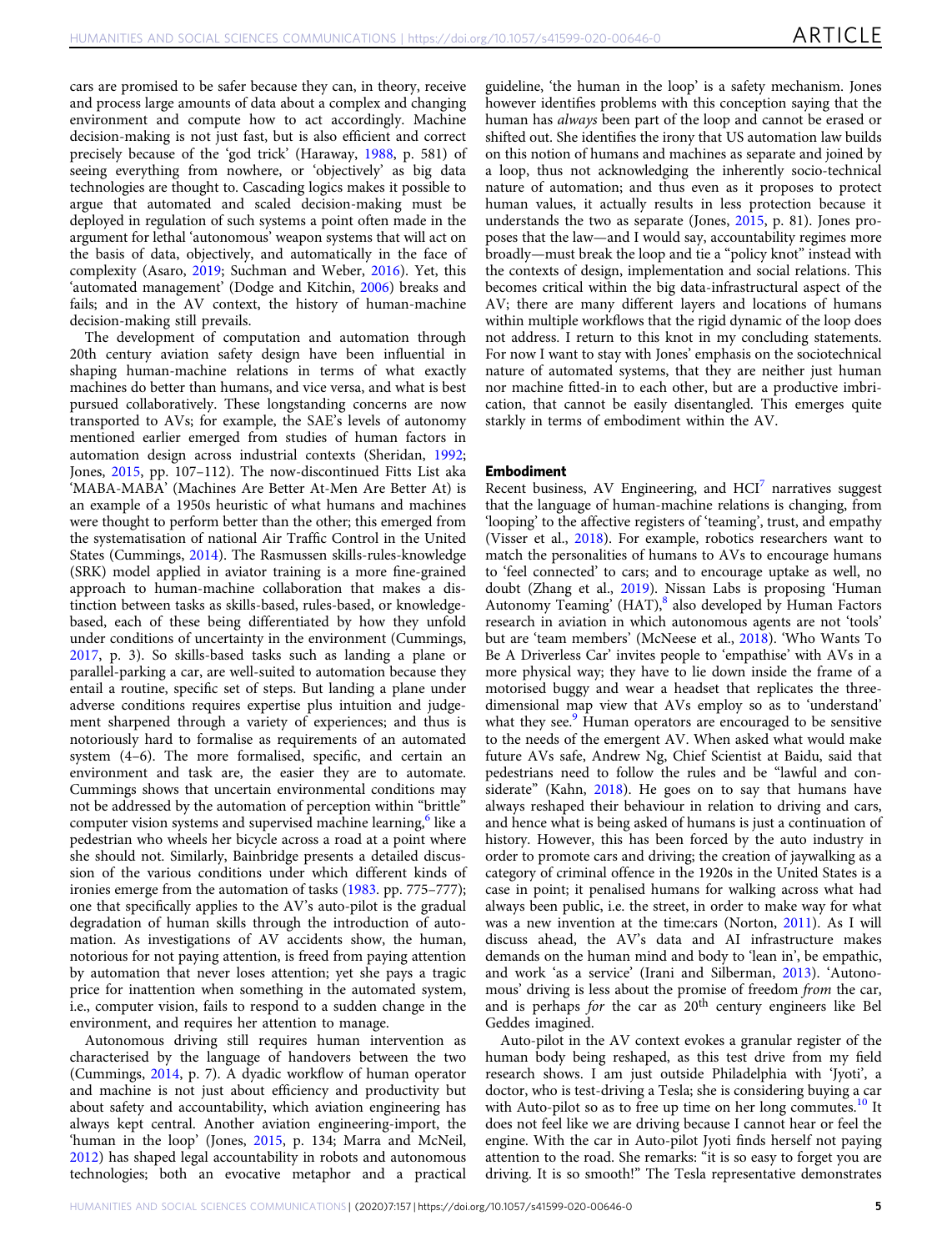that Auto-pilot is a small switch that is flicked on with a beeping sound to indicate that it is engaged; a different beep indicates when the car is out of Auto-pilot mode. "The best way to think about Auto-pilot is as a Cruise Control function. By stepping on the brakes-". "You disengage Auto-pilot." Jyoti completes the sentence for him. "Exactly. We ask you to keep your hands on the steering wheel at all times…the steering wheel is going to move on its own so rest your hands there. Don't fight the wheel, just let the wheel guide you" says the representative. Jyoti finds that she cannot get the car to stay in Auto-pilot. She is either holding the wheel too tight thus preventing Auto-pilot from engaging because the system reads her grip as control; or, she holds the wheel lightly enough to engage Auto-pilot, but grabs it tighter when she is confused by its decision-making, thus disengaging Auto-pilot. In one instance, she wants to let the car behind overtake her, and as soon as she does, the beep indicates she has taken control from the car that was in Auto-pilot. In another instance, she finds the car in Auto-pilot overtaking another car a little faster and closer than she would have liked: "whoa, that was close" she says, visibly confused by what the car has just done. Auto-pilot is constantly beeping, signalling that it is being repetitively engaged and disengaged. What seems to frustrate her even more is the gentle and persistent instruction from the Tesla representative to "let Autopilot do its job". "I can't get this to work, it's like you have to learn to drive all over again!" she exclaims.

Cultural theorists of automobility persuasively show how the automobile is an extension of the human. A "complex hybridisation of the biological body and the machinic body" (Sheller, [2004,](#page-10-0) p. 232) in which "new forms of kinship are elaborated 'linking animate qualities to the machine'", "not only do we feel the car but we feel through the car and with the car" (228). Anyone who has driven a car with a perfectly-tuned, powerful, and efficient engine on an open highway has experienced something like this. Such phenomenological interactions of humans with technologies constitute a shared lifeworld that shapes knowledge, politics, aesthetics, and normativity, among others. There are no unidirectional, looping, or deterministic relationships here; instead, complicated new agencies emerge through the shifting subject and object positions of human and machine rendered through practices of embodiment, hermeneutics, alterity, and 'background relations' (Ihde, [1995;](#page-9-0) Rosenberger and Verbeek, [2015\)](#page-10-0). Of these, embodiment is particularly resonant in the case of the AV; it refers to the 'taking in' of a technology device into human bodily experience, and the extension of the human back into the device, such that the technology 'disappears' and becomes notionally transparent (Rosenberger and Verbeek, [2015;](#page-10-0) Verbeek, [2011,](#page-10-0) [2017](#page-10-0)). The embodiment that Jyoti experiences, of being subtly disciplined into a new way of driving, and the language of teaming, trust, and empathy, speak to a kind of a "body that [is itself] fragmented and disciplined to the machine" (Urry, [2004,](#page-10-0) p. 31). Postphenomenologists typically refer to benign examples of embodiment such as reading glasses and walking sticks that become work by being 'embedded' in the human body, one expanding into the other to work effectively; however in the case of the AV there is a serious edge to the 'hybridisation' of car and driver that goes beyond the body and includes psycho-affective and emotional states as well, for it can spell the difference between life and death as crashes have shown. I discuss another set of relations of the entwining of human bodies and minds with AVs before turning to a discussion of the social implications of embodiment.

#### Heteromation

Embodiment-as-disappearance into technology manifests in micro-work humans perform to support big data infrastructures

that constitute the AV. I refer to this as 'heteromation' (Ekbia and Nardi, [2014](#page-9-0)), the value extracted from human micro-work across large and small online systems to support them, and that go unrewarded or are minimally rewarded. Similarly, "humanly extended automation" is being implemented in highly digitised work environments like Amazon's 'Fulfilment Centres' where humans and robotic technologies shift tasks between each other (Delfanti and Frey, [2020](#page-9-0)) Heteromation turns humans into "computational components", just as 'humanly extended automation' relies on "living labor [to] mak[e] up for machine shortages" (21) . In the AV, this takes on a kind of embodiment because humans are seeing for machines, almost literally. Computer vision in AVs is not advanced enough for driving and has emerged as a weak link in all fatal crashes so far. It is not that the AV, fitted with multiple sensors, cameras, Lidar and radar to document the environment, cannot visually sense, but that it cannot make sense of what it senses. Humans must annotate images so that computer vision algorithms can learn to distinguish one object from another, and then apply this when encountering new and unfamiliar images. This leads us to believe we are witnessing a "bravura performance of autonomy enabled by machine learning" (Stilgoe, [2017,](#page-10-0) p. 3). A slew of companies hire workers in low-income countries to do this work (Lee, [2018](#page-9-0)).<br>This annotation micro-work also happens through micro-work also happens through reCAPTCHAs: internet users tag images as depicting trees, storefronts or chimneys in order to complete various online transactions (O'Malley, [2018](#page-10-0)). It is also not unusual for off-theshelf, already-annotated datasets to be installed wholesale. However, it was found that there are substantial errors in these datasets being used to train driverless car software; correcting and updating these databases require more human work (Dwyer, [2020\)](#page-9-0). But, the world is not static and off-the-shelf databases are not always current, even if they are correct. But there is a workaround; in a research interview, a transport researcher at a US university, tells me, "with 5G, this should not be a problem… if there are doubts or errors, we can just patch in crowd workers from Pakistan or wherever to respond [make sense of the image] to whatever situation arises that the car cannot deal with."<sup>[11](#page-8-0)</sup> (He does not stop to address the assumption that there will indeed be frictionless 5G connectivity between a car anywhere in the world and Pakistan.) The European AV industry contracts specialist online micro-work platforms, often branding themselves as 'AI companies' and distinguishing themselves from the 'legacy generalist' platforms like Amazon Mechanical Turk or Crowdflower (Schmidt, [2019](#page-10-0), pp. 4–5). And, in a curious return of 'the human in the loop', all these specialist micro-work platforms brand their work as having some kind of human machine teaming, collaboration, or human oversight when there is algorithmic annotation of images, and particularly in edge cases that are difficult for computer vision to parse. Human workers in such firms are lowwage, low-income workers.

The departure that heteromation makes from automation is not just the shift from the transfer of control from the human to the machine in automation, to the machine handing back to the human in heteromation. It is that 'heteromated' humans are generating significant value for software and 'AI companies'. The notion of fixed roles of humans and machines fitting into each other also dissolves. Moreover, big data infrastructures like computer vision are changing how decisions are made and what their contents are. An online micro-worker is making a judgement about every specific image or situation on the road, each one different from the other, and with edge cases inevitably cropping up; this proceeds alongside automated computer vision. Largescale automated work implies not just the automation of the form of a task, but its content, the close relationship between form and content notwithstanding (Ekbia and Nardi, [2018](#page-9-0), p. 361, emphasis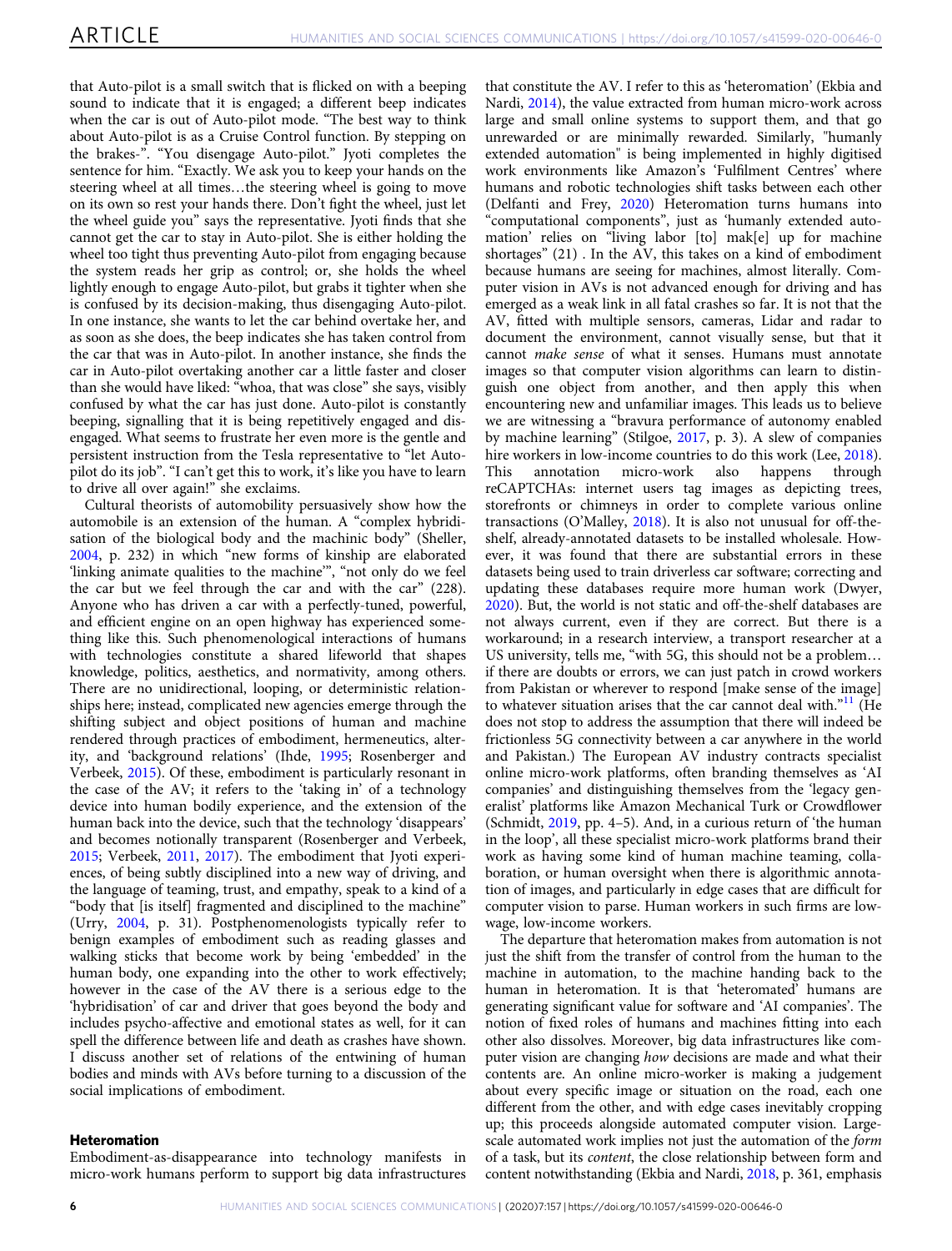added). The decision about what a thing is—a pedestrian, a road divider, or the sky—is being made by a machine, or a human, or a human overseeing a machine, which becomes a statistical relationship between data points that make up the world around the autonomous vehicle. In domains such as online content moderation, specific guidelines are drawn up for how human moderators must adjudicate on content, not just because it is a matter of speech, but because of how misrecognition or decontextualised annotation can change history itself. In the AV-as-data infrastructure, heteromated humans are now part of its "cognitive assemblage", its 'just in time' logistics, and "the flow of information through a system and the choices and decisions that create, modify, and interpret the flow". (Hayles, [2017](#page-9-0), p. 116). Human and machine decision-making for AVs to navigate the world is also re-making it.

#### Control through measurement

While the human becomes part of the AV's computational system, she also remains, well, human. In the Arizona crash, the test driver was found to be distracted from her task of overseeing the Uber/Volvo AV-in-testing, although Uber's lack of safe testing protocols and a generally weak testing policy environment were also found to be issues (Levin, [2020](#page-9-0)). It was possible to identify that the test driver spent 34 percent of her time looking at her phone streaming a TV show; that in the three minutes before the crash, she glanced at her phone 23 times; and that she looked back at the road one second before impact (National Transport Safety Board, [2019\)](#page-9-0). All the crashes discussed earlier, including Jyoti's test drive experience, are evidence of the human operator/ driver in the difficult role of having to be simultaneously vigilant and relaxed so as to take over at a moment's notice; and particularly in the context of the auto-pilot, the technology that makes autonomous driving appear 'real' in the sense of the car being selfdriving. Thus, surveillance and monitoring of human drivers has become a part of the AV-driving experience. AV testing requires that a driver-facing camera be fitted to record and monitor driver behaviour, physiological states, and affect. This is affective computing in action, a booming interdisciplinary field that analyses individual human facial expressions, gait, and stance to map out emotional states through machine learning techniques. Despite research that find these claims incomplete at best, and invalid at worst (Barrett et al., [2019\)](#page-9-0), affective computing is being used to monitor and manage drivers' and passengers' states and moods like road rage and driver fatigue, and particularly to ensure that drivers remain attentive to the road.<sup>[12](#page-8-0)</sup> No doubt this surveillance data will protect car and ride-sharing companies against future liability if drivers are found to be distracted. This monitoring is literal bodily control because it is used to make determinations about people. Trustworthy, productive, and efficient long distance truckers, for example, are identified by surveillance and measurement; data analytics feeds into "governance strategies like measurement, classification, and ranking" as a "means to discipline and control employees" (Levy, [2015,](#page-9-0) p. 161). Similar kinds of quantification exist within ubiquitous, networked technologies and we use it to monitor and optimise our own health, wellbeing, and personal success (Esmonde and Jette, [2020\)](#page-9-0). Measurement of human activity, bodies, and affect in work contexts becomes the basis for sorting, classification and analysis resulting in the production of social categories that have far reaching consequences; for example, categories such as criminality and creditworthiness are now determined algorithmically based on individual data profiles and run through analytics; these control large swathes of alreadydisadvantaged communities (Amoore, [2020](#page-8-0); Eubanks, [2018\)](#page-9-0).

There is a substantial historical precedent to the control and manipulation of people through the measurement of data about and from their bodies for the extraction of value, and the shaping of knowledge. Information technologies were born as measuring devices in 18th-19th century contexts of colonialism and slavery; these produced unique categories such as race, mental illness, and criminality among others, which eventually served to discipline and control entire populations. These distinctions were also important in identifying who was fit and capable of working in a rapidly industrialising and modernising world (Sekula, [1986\)](#page-10-0). At roughly the same time in the American South and British Caribbean colonies, slave-owners were honing 'scientific' data practices for extracting maximum value from the land, labour and capital; enslaved people were both labour and capital (Rosenthal, [2019\)](#page-10-0). Slaveholders were using "sophisticated" 'data-based agriculture' techniques to compare the productivity of different kinds of bodies-pregnant women, older people, young people, men and women-as the basis for calculating bonuses, which incentives made each type work harder, "and of course, punishment. …They excelled in determining the most labor their slaves could perform and pushing them to attain that maximum." (86)

The operations of automated data science to classify and rate communities of people is what Postphenomenology refers to as 'instrumentation': Measurement practices that create transformations in human experience, and knowledge of the world (Ihde, [1995\)](#page-9-0). Such practices mirror the two meanings of the word 'apparatus': as Foucault-ian ensemble of institutions and discursive practices that shape knowledge, and as a literal measuring device. Apparatuses as measuring devices are neither inert, objective, nor universal, they are productive of phenomena they purportedly measure, and betray their origins if we study them (Barad, [2007,](#page-9-0) p. 146). In other words, apparatuses do not sit apart from the world to passively observe and record it but are as large or small or expansive as the determinate local conditions of its assembly. Thus the absence of dark-skinned people or lightcoloured trucks from computer vision datasets tells us about how and where these systems are architected. A device that measures up to 100 on a scale does not allow for a value of 101 to exist in the universe circumscribed by that device. And a phenomenon like 'autonomy' can be measured by a 'device' like a disengagement report; and the 'ethics' of autonomous driving can be based on crowdsourced values held by people playing an online game about how an imaginary AV should react in the case of an unexpected accident (Awad et al., [2018](#page-9-0)). Thus measuring devices do not just observe and record, but actively create categories and realities like 'trustworthy', 'efficient' or 'autonomous'. However, the big data technologies underlying these devices are not 'objective', and only replay and amplify pre-existing racial, gendered, and socio-economic biases and disadvantages (Buolamwini and Gebru, [2018](#page-9-0); Noble, [2017](#page-9-0)). Thus we cannot be certain that all humans will assessed in quite the same way despite the presumed 'objectivity' of measurement.

#### Conclusions

At the time of writing, it was reported that the test driver in the Arizona crash, Rafaela Vasquez, was found guilty of 'negligent homicide' resulting in the death of Elaine Hertzberg. Arizona's easing of testing norms in a bid to "lure" AV companies, and the Uber/Volvo test vehicle's failed technologies, were also found to be at fault (Levin, [2020\)](#page-9-0). However neither the companies nor the state were eventually liable, only Vasquez ended up in a "moral crumple zone": humans are ultimately responsible for failures of more advanced software that are supposed to replace them (Elish, [2019\)](#page-9-0). This irony might be compounded by the Autonomy-Safety paradox: "as the level of robot autonomy grows, the risk of accidents will increase, and it will become more and more difficult to identify who is responsible for any damage." (Matsuzaki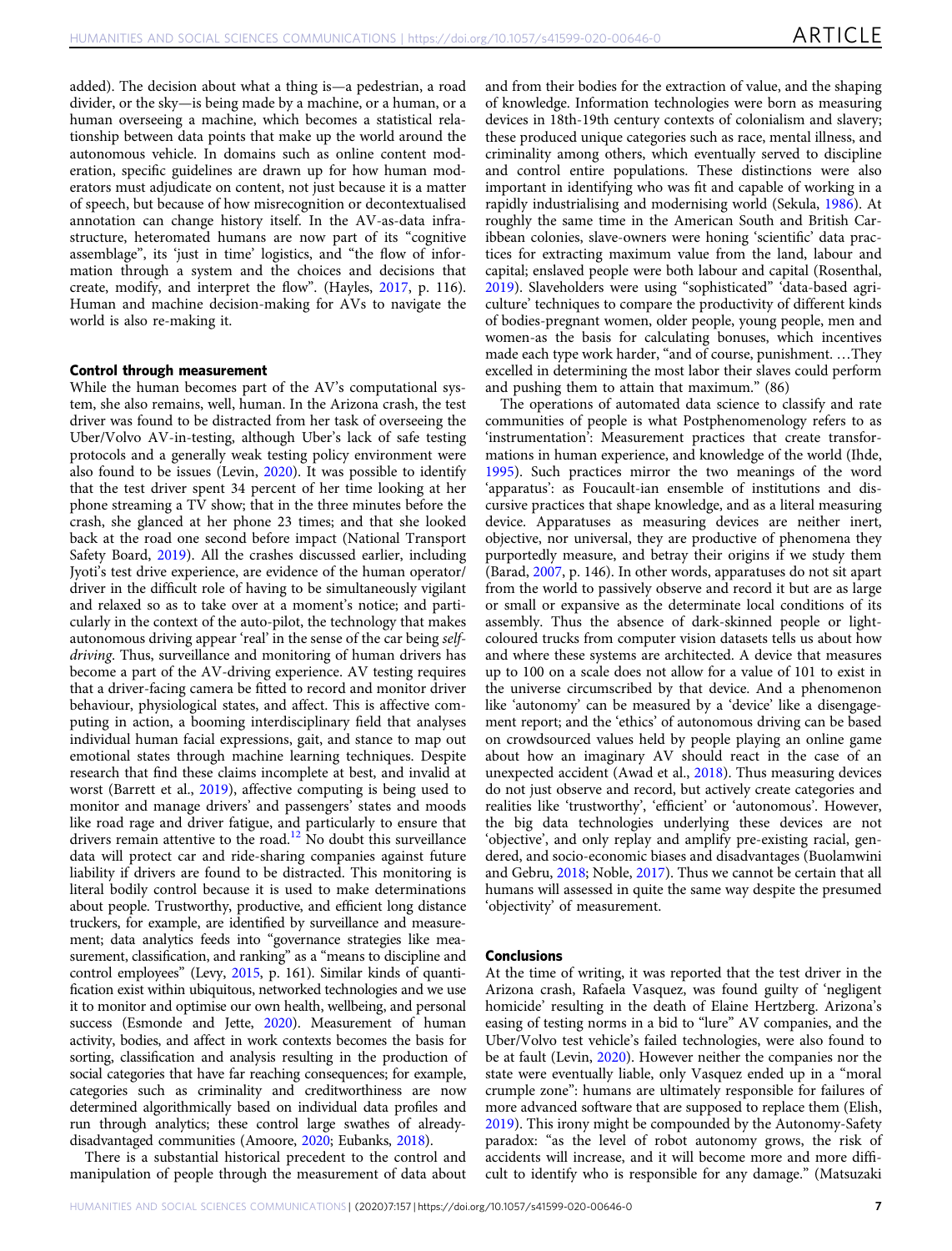<span id="page-8-0"></span>and Lindemann, [2016](#page-9-0), p. 502). It is possible that this will recur, thus there is a real urgency to research, development, and regulation going forward. In conclusion I want to argue that we need to acknowledge the gaps arising here and how we might think differently about the future.

This article has threaded 20th century histories of automation and automobility with current material-discursive practices that are shaping 'autonomy' as a measurable transition to 'robot' driving; my intention has been to bring multiple empirical and philosophical histories of technology to bear on the shifts taking place in human-machine relations. Far from being erased as 'autonomy' suggests, the human is in fact tightly woven into every aspect of the AV, from its computational and decisional flows to its accident accountability mechanisms. The legacies of high end aviation engineering are particularly influential in locating the human as part of a loop with the AV, 'the loop' suggesting bidirectional, shared opportunities to communicate and intervene in an automated process. Bainbridge's evocative 'ironies of automation' indicates the frictions and recursions in this process; these are amplified in the case of the autonomous vehicle that exists as multiple: as robot, and car, and as data-infrastructure. Yet contemporary approaches imagine the AV as an automobile or an airplane. As advanced as an airplane is, it is still only operated by skilled and specially trained people who are constantly accountable for the lives of fellow humans. The AV as it emerges now is not quite the same thing.

Scholars specifically call on philosophers of technology to attempt a "mobility turn" through "a hermeneutic circle between deeper conceptualisation and rigorous empirical investigations", "moving away from an "object-centred perspective.. to acknowledge existing and emerging social practices" towards a greater understanding of our relationships to technology (Mladenović et al., [2019](#page-9-0), pp. 160–161). In that vein, I reprise Meg Leta Jones' critique of the human-in-the-loop paradigm; she argues that the task for the law is to bring the treatment of automation in line with responsible design and practical implementation; she calls for tying a "policy knot" across these different domains [\(2015,](#page-9-0) p. 102) This means being mindful of how emerging computing "practices and design impact, and are impacted by, structures and processes in the realm of policy" (117), which is critical if we are to protect human values. At minimum, we might begin by recognising the displacements humans inhabit as workers, managers, overseers, drivers, consumers and other publics. Peeling back the layers of the practices that validate 'autonomy', as I have attempted here, and identifying the role of the human in it, is a key part of this. The history of science and technology is replete with examples of disadvantaged people being even further marginalised; so in our breathless enthusiasm to roll out a new technology, we must acknowledge that inequities in human society will play into this emergence too.

Quite urgently, there must be new kinds of social protections and insurance for test drivers, and future drivers or owners who have only limited intervention in the AV's operations. Responsibility lies with car companies to address the practices of the computer vision industry in developing, benchmarking, and rolling out their products. There are automated systems that humans cannot intervene in and cannot be held accountable for, and to, like the logics of computer vision. In contexts where testing takes place unregulated and in public, how are local communities assured that they will not be mis-recognised, or altogether erased by, machine vision? What might it mean to have solidarity with movements of scholars and activists resisting being subjected to algorithmic classification? Further, if AVs are indeed more than just cars, and are commercial data platforms, then questions of labour, data protection, and data use, must become central as well. Just as gig and platform workers have organised,

as have other tech workers in Silicon Valley, what kinds of protections exist for people engaged in developing AV capabilities? The autonomous vehicle community of practice and research has not seriously addressed these concerns, and as such this reaches across different domains of automobility regulation, data protection, and AI governance. Innovation and policy research and advocacy could become more attentive to how multiple new publics and stakeholders are emerging in the shaping of this technology, in addition to traditional institutional actors and investors. All these networks and connections matter and must muddy the discursive construction and emergence of the AV. The irony of autonomy must be emphasised: that autonomy is not about separation or isolation, but is a matter of consistent connection and relations of mutual influence.

#### Data availability

The datasets generated during and/or analysed during the currentis study are not publicly available owing to reasons of interviewee privacy but are available from the corresponding author on reasonable request.

Received: 8 July 2020; Accepted: 27 October 2020; Published online: 24 November 2020

#### Notes

- 1 'Auto-pilot' is the Tesla-trademarked name for its auto-pilot technology and hence is capitalised; without the capitalisation it refers to the technology that was originally developed in aviation and now is seen in different kinds of AVs.
- 2 Here I refer chiefly to the cases in the United States, in Florida and in Arizona, for which there are accessible accident forensics and reports
- 3 While critical research into platform and 'gig' economies have opened our eyes to conditions of exploitative and inequitable human employment and labour here (for example Graham et al., [2017](#page-9-0) and Gray and Suri, [2019\)](#page-9-0), this article is only inspired by this work and does not contribute to nor draw on these works.
- 4 This was an unpaid association that unfolded over time as a series of regular discussions between professionals working on similar topics but different industries. There was one event with journalists that I was invited to speak at and was remunerated for by his employer, the car company.
- 5 Interview with 'Jason' (name changed), Ann Arbor, Michigan, 27 October 2017.
- 6 Supervised machine learning is distinguished from unsupervised learning in that the former entails algorithms learning from a labelled data set and reproducing that; in an unsupervised process, algorithms must extract features and patterns in an unlabelled data set.
- 7 The field of Human Computer Interaction (HCI) has been central to discussions of automation and engineering design, however the focus of this paper prevents a more thorough inclusion of it here. It is relevant to note that while earlier 'paradigms' of HCI were in step with the comparative approach to human and machine as entities that needed to be 'fit' into each other, or that were similar kinds of information processing devices there have been advances. The limitations of a comparative approach have given way to the embodied, affective, and sociotechnical and political aspects of human-machine relations.
- 8 [https://twitter.com/sladner/status/1193576799772520448?s](https://twitter.com/sladner/status/1193576799772520448?s=03)=03
- 9 Move Lab: <https://www.move-lab.com/>
- 10 Test drive with 'Jyoti' (name changed) Philadelphia, PA, 2 March 2018.
- 11 Interview with 'Dr. Jacob' (name changed), Virginia, United States, 29 September 2019.
- 12 The artist Paolo Cirio's database, Sociality Today, tracks patents related to affective and social manipulation. In this, 40 "affect patents" can be identified in response to the search term 'driving'. Affectiva, a Boston-based software company, is a frontrunner in developing this for autonomous driving: [https://www.affectiva.com/.](https://www.affectiva.com/)

#### **References**

- Alvarez León LF (2019) Eyes on the road: surveillance logics in the autonomous vehicle economy. Surveil Soc 17(1/2):198–204
- Amoore L (2018) Doubt and the algorithm: on the partial accounts of machine learning. Theory Culture Soc 0(0):1–23. <https://doi.org/10.1177/0263276419851846>
- Amoore L (2020) Cloud ethics: algorithms and the attributes of ourselves and others. Duke University Press
- Andrejevic M (2019) Automating surveillance. Surveil Soc 17(1/2):7–13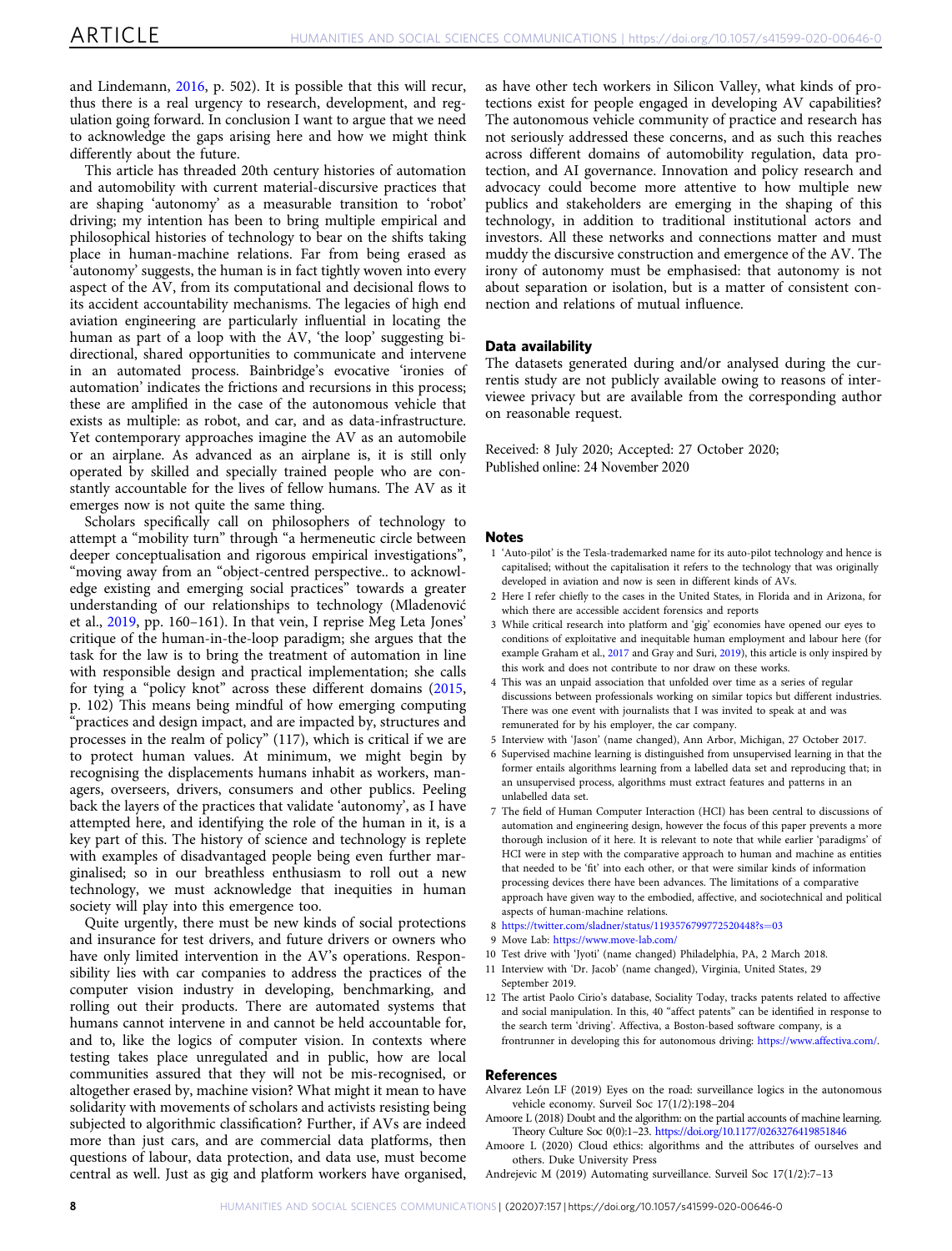- <span id="page-9-0"></span>Asaro PM (2019) AI ethics in predictive policing: from models of threat to an ethics of care. IEEE Technology and Society Magazine 38(2):40–53
- Awad E, D'Souza S, Kim R, Schulz J, Henrich J, Shariff A, Bonnefon J-F, Rahwan I (2018) The moral machine experiment. Nature 563(7729):59–64. [https://doi.](https://doi.org/10.1038/s41586-018-0637-6) [org/10.1038/s41586-018-0637-6](https://doi.org/10.1038/s41586-018-0637-6)
- Bainbridge L (1983) The ironies of automation. Automatica 6:775–779

Barad K  $(2007)$  Meeting the universe halfway: quantum physics and the entanglement of matter and meaning. Duke University, Durham and London

Bardzell S (2018) Utopias of participation: feminism, design, and the futures. ACM Trans Comput Hum Interaction 25(1):1–24. <https://doi.org/10.1145/3127359>

- Barrett LF, Adolphs R, Marsella S, Martinez AM, Pollak SD (2019) Emotional expressions reconsidered: challenges to inferring emotion from human facial movements [published correction appears in Psychol Sci Public Interest. 2019 Dec;20(3):165–166]. Psychol Sci Public Interest 20(1):1–68. [https://doi.org/](https://doi.org/10.1177/1529100619832930) [10.1177/1529100619832930](https://doi.org/10.1177/1529100619832930)
- Bissell D, Birtchnell T, Elliott A, Hsu EL (2020) Autonomous automobilities: the social impacts of driverless vehicles. Curr Sociol 68(1):116–134. [https://doi.](https://doi.org/10.1177/0011392118816743) [org/10.1177/0011392118816743](https://doi.org/10.1177/0011392118816743)
- Boudette NE (2016) Autopilot cited in death of Chinese Tesla driver. The New York [https://www.nytimes.com/2016/09/15/business/fatal-tesla-crash-in](https://www.nytimes.com/2016/09/15/business/fatal-tesla-crash-in-china-involved-autopilot-government-tv-says.html)[china-involved-autopilot-government-tv-says.html](https://www.nytimes.com/2016/09/15/business/fatal-tesla-crash-in-china-involved-autopilot-government-tv-says.html). Retrieved 18 Sep 2020
- Boyd R (1993) Metaphor and theory change: What is 'metaphor' a metaphor for? In: Ortony A (ed.) Metaphor and thought, 2nd edn. Cambridge University, Cambridge, p 481–532
- Buolamwini J, Gebru T (2018) Gender shades: Intersectional accuracy disparities in commercial gender classification. Proceedings of the 1st Conference on Fairness, Accountability and Transparency. Vol. 81. PMLR, pp. 77–91
- California Department of Motor Vehicles. Website. [https://www.dmv.ca.gov/](https://www.dmv.ca.gov/portal/vehicle-industry-services/autonomous-vehicles/testing-autonomous-vehicles-with-a-driver/) [portal/vehicle-industry-services/autonomous-vehicles/testing-autonomous](https://www.dmv.ca.gov/portal/vehicle-industry-services/autonomous-vehicles/testing-autonomous-vehicles-with-a-driver/)[vehicles-with-a-driver/](https://www.dmv.ca.gov/portal/vehicle-industry-services/autonomous-vehicles/testing-autonomous-vehicles-with-a-driver/)
- Cavoli C, Phillips B, Cohen T, Jones P (2017) Social and behavioral questions associated with automated vehicles: a literature review. UCL Transport Institute, London. [https://www.ucl.ac.uk/transport-institute/pdfs/social-and](https://www.ucl.ac.uk/transport-institute/pdfs/social-and-behavioural-literature-review.pdf)[behavioural-literature-review.pdf](https://www.ucl.ac.uk/transport-institute/pdfs/social-and-behavioural-literature-review.pdf). Accessed 12 July 2017

Cheney-Lippold J (2019) Accidents happen. Soc Res Int Quart 86:513–535

- Cummings ML (2014) Man vs. machine or man + machine? IEEE Intell Syst 29  $(5):62-69$
- Cummings M (2017) Informing autonomous system design through the lens of skill-, rule-, and knowledge-based behaviors. J Cogn Eng Decision Making 12 (1):58–61. <https://doi.org/10.1177/1555343417736461>
- Cummings ML, Mastracchio C, Thornburg KM, Mkrtchyan A (2013) Boredom and distraction in multiple unmanned vehicle supervisory control. Interact Comput 25(1):34–47
- Cummings ML, Ryan JC (2014) Shared Authority Concerns in Automated Driving Applications. HAL Reports, DSpace@MIT Retrieved [https://dspace.mit.edu/](https://dspace.mit.edu/handle/1721.1/86937) [handle/1721.1/86937](https://dspace.mit.edu/handle/1721.1/86937). Accessed 12 Nov 2020
- Delfanti A, Frey B (2020) Humanly extended automation or the future of work seen through Amazon patents. Sci Technol Human Values 1–28. [https://doi.](https://doi.org/10.1177/0162243920943665) [org/10.1177/0162243920943665](https://doi.org/10.1177/0162243920943665)
- Dixon L (2019) Autonowashing: the greenwashing of vehicle automation. [https://](https://doi.org/10.13140/RG.2.2.19836.69761) [doi.org/10.13140/RG.2.2.19836.69761](https://doi.org/10.13140/RG.2.2.19836.69761)
- Dodge M, Kitchin R (2006) Code, vehicles and governmentality: the automatic production of driving spaces (NIRSA) Working Paper Series. No. 29 [Monograph]. NIRSA–National Institute for Regional and Spatial Analysis. [http://](http://www.nuim.ie/nirsa/research/documents/WPS29.pdf) [www.nuim.ie/nirsa/research/documents/WPS29.pdf.](http://www.nuim.ie/nirsa/research/documents/WPS29.pdf) Accessed 15 August 2020
- Dwyer B (2020) Self-driving car dataset missing labels for hundreds of pedestrians. Roboflow Blog. February 11, 2020. https://blog.robofl[ow.ai/self-driving-car](https://blog.roboflow.ai/self-driving-car-dataset-missing-pedestrians/)[dataset-missing-pedestrians/.](https://blog.roboflow.ai/self-driving-car-dataset-missing-pedestrians/) Accessed 7 July 2020
- Ekbia H, Nardi B (2014) Heteromation and its (dis)contents: the invisible division of labor between humans and machines. First Monday 19.6. Retrieved [http://](http://firstmonday.org/ojs/index.php/fm/article/view/5331) fi[rstmonday.org/ojs/index.php/fm/article/view/5331](http://firstmonday.org/ojs/index.php/fm/article/view/5331). Accessed 15 Sep 2018
- Ekbia H, Nardi B (2018) From form to content. Cultur Anthropol 33(3):360–367. ISSN 0886-7356
- Elish MC, Hwang T (2015) Praise the machine! Punish the human! The contradictory history of accountability in automated aviation. Comparative Studies in Intelligent Systems–Working Paper #1 Intelligence and Autonomy Initiative1. Data & Society. [http://www.datasociety.net/pubs/ia/Elish-](http://www.datasociety.net/pubs/ia/Elish-Hwang_AccountabilityAutomatedAviation.pdf)[Hwang\\_AccountabilityAutomatedAviation.pdf](http://www.datasociety.net/pubs/ia/Elish-Hwang_AccountabilityAutomatedAviation.pdf). Accessed 23 Sep 2018
- Elish MC (2019) Moral crumple zones: cautionary tales in human-robot interaction. Engaging Sci Technol Soc 5:40–60. 2019 Mar 23
- Esmonde K, Jette S (2020) Assembling the 'Fitbit subject': a Foucauldiansociomaterialist examination of social class, gender and self-surveillance on Fitbit community message boards. Health 24(3):299–314. [https://doi.org/](https://doi.org/10.1177/1363459318800166) [10.1177/1363459318800166](https://doi.org/10.1177/1363459318800166)
- Eubanks V (2018) Automating inequality: how high-tech tools profile, police, and punish the poor. St. Martin's Press
- Fisch M (2016) Remediating infrastructure: Tokyo's commuter train network and the new autonomy. In: Penny H, Casper BJ, Atsuro M (eds) Infrastructure

and social complexity: a Routledge companion. pp. 115–127. Routledge, London and New York

- Foucault M (1980) Power/knowledge: selected interviews and other writings, 1972–1977. In: Gordon C (ed) Harvester Press, New York
- Gerla M, Lee E-K, Pau G, Lee U (2014) Internet of vehicles: from intelligent grid to autonomous cars and vehicular clouds. IEEE World Forum on Internet of Things. IEEE 2014:241–246
- Graham M, Hjorth I, Lehdonvirta V (2017) Digital labour and development: impacts of global digital labour platforms and the gig economy on worker livelihoods. Eur Rev Labour Res 23(2):135–162. [https://doi.org/10.1177/](https://doi.org/10.1177/1024258916687250) [1024258916687250](https://doi.org/10.1177/1024258916687250)
- Gray ML, Suri S (2019) Ghost work: how to stop Silicon Valley from building a new global underclass. Houghton Mifflin Harcourt, Boston and New York
- Haraway D (1988) Situated knowledges: the science question in feminism and the privilege of partial perspective. Femin Stud 14:3. Fall 1988
- Harrison S, Sengers P, Tatar D (2007) Three paradigms of HCI. Conference on Human Factors in Computing Systems CHI 2007, April 28–May 3, 2007, San Jose, USA. [https://people.cs.vt.edu/~srh/Downloads/TheThreeParadigmsof](https://people.cs.vt.edu/~srh/Downloads/TheThreeParadigmsofHCI.pdf) [HCI.pdf](https://people.cs.vt.edu/~srh/Downloads/TheThreeParadigmsofHCI.pdf) Accessed 14 November 2017
- Hawkins, AJ (2020, February 26). Everyone hates California's self-driving car<br>reports. The Verge. https://www.theverge.com/2020/2/26/21142685/ Verge. [https://www.theverge.com/2020/2/26/21142685/](https://www.theverge.com/2020/2/26/21142685/california-dmv-self-driving-car-disengagement-report-data) [california-dmv-self-driving-car-disengagement-report-data](https://www.theverge.com/2020/2/26/21142685/california-dmv-self-driving-car-disengagement-report-data)
- Hayles NK (2017) Unthought: The power of the cognitive nonconscious. Chicago, University of Chicago
- Ihde D (1995). Postphenomenology: Essays in the postmodern context. Northwestern University Press
- Irani LC, Silberman MS (2013) Turkopticon: Interrupting worker invisibility in Amazon Mechanical Turk. In Proceedings of Conference of Human Factors in Computing Systems. Apr 28-May 2, 2013. CHI, 2013
- Jones ML (2015) The ironies of automation law: tying policy knots with fair automation practices principles. Vanderbilt J Entertain Technol Law 18:77
- Kahn J (2018) To get ready for robot driving, some want to reprogram pedestrians.<br>Bloomberg. https://www.bloomberg.com/news/articles/2018-08-16/to-get[https://www.bloomberg.com/news/articles/2018-08-16/to-get](https://www.bloomberg.com/news/articles/2018-08-16/to-get-ready-for-robot-driving-some-want-to-reprogram-pedestrians)[ready-for-robot-driving-some-want-to-reprogram-pedestrians](https://www.bloomberg.com/news/articles/2018-08-16/to-get-ready-for-robot-driving-some-want-to-reprogram-pedestrians). Accessed 13 May 2019
- Kröger F (2015) Automated driving in its social, historical and cultural contexts. In: Maurer MJ, Gerdes C, Lenz B, Winner H (eds) Autonomous driving: technical, legal and social aspects. Springer, Heidelberg and Berlin, pp 41–68
- Lee D (2018) Why Big Tech pays poor Kenyans to teach self-driving cars. BBC News Internet. <https://www.bbc.com/news/technology-46055595>
- Levin S (2020) Safety driver charged in 2018 Incident where self-driving Uber car killed a woman. The Guardian. [https://www.theguardian.com/us-news/2020/](https://www.theguardian.com/us-news/2020/sep/16/uber-self-driving-car-death-safety-driver-charged) [sep/16/uber-self-driving-car-death-safety-driver-charged.](https://www.theguardian.com/us-news/2020/sep/16/uber-self-driving-car-death-safety-driver-charged) Accessed 18 Sep 2020
- Levy KEC (2015) The contexts of control: information, power, and truck-driving work. Inform Soc 31(2):160–174. <https://doi.org/10.1080/01972243.2015.998105>
- Marra WC, McNeil SK (2012) Understanding "the loop": regulating the next generation of war machines. 36:3 Harvard J Law Public Policy 1139
- Matsuzaki H, Lindemann G (2016) The autonomy-safety-paradox of service robotics in Europe and Japan: a comparative analysis. AI Soc 31(4):501–517. <https://doi.org/10.1007/s00146-015-0630-7>
- McNeese NJ, Demir M, Cooke NJ, Myers C (2018) Teaming with a synthetic teammate: insights into human-autonomy teaming. Hum Fact 60:262–273. <https://doi.org/10.1177/0018720817743223>
- Mladenović MN, Lehtinen S, Soh E, Martens K (2019) Emerging urban mobility technologies through the lens of everyday urban aesthetics: case of selfdriving vehicle. Essay Philos 20(2):146–170
- Mladenović MN, Stead D, Milakis D, Pangbourne K, Givoni M (2020) Governance cultures and sociotechnical imaginaries of self-driving vehicle technology: Comparative analysis of Finland, UK and Germany. Policy Implications of Autonomous Vehicles. Elsevier, Amsterdam, The Netherlands, 2020 Jan 27. pp. 235–262
- Mol A (2002) The body multiple. Durham and London, Duke University
- Natale S, Ballatore A (2017) Imagining the thinking machine: technological myths and the rise of artificial intelligence. Convergence: Int J Res New Media Technol 1–16. <https://doi.org/10.1177/1354856517715164>
- National Transportation Safety Board (2017) Collision between a car operating with automated vehicle control systems and a tractor-semitrailer truck near Williston, Florida. May 7, 2016. Accident Report. NTSB/HAR-17/02 PB2017- 102600. [https://dms.ntsb.gov/pubdms/search/document.cfm?docID](https://dms.ntsb.gov/pubdms/search/document.cfm?docID=453252&docketID=59989&mkey=93548)=453252 &docketID=[59989&mkey](https://dms.ntsb.gov/pubdms/search/document.cfm?docID=453252&docketID=59989&mkey=93548)=93548. Accessed 14 Nov 2017
- National Transportation Safety Board (2018) Preliminary report highway: HWY18MH010. [https://www.ntsb.gov/investigations/AccidentReports/](https://www.ntsb.gov/investigations/AccidentReports/Pages/HWY18MH010-prelim.aspx) [Pages/HWY18MH010-prelim.aspx.](https://www.ntsb.gov/investigations/AccidentReports/Pages/HWY18MH010-prelim.aspx) Accessed 7 Oct 2018
- National Transportation Safety Board (2019) Public meeting. Collision between vehicle controlled by developmental automated driving system and pedestrian. November 19, 2019. [https://www.ntsb.gov/news/press-releases/Pages/](https://www.ntsb.gov/news/press-releases/Pages/NR20191119c.aspx) [NR20191119c.aspx.](https://www.ntsb.gov/news/press-releases/Pages/NR20191119c.aspx) Accessed 13 Dec 2019
- Noble S (2017) Algorithms of oppression: how search engines reinforce racism. NYU, New York